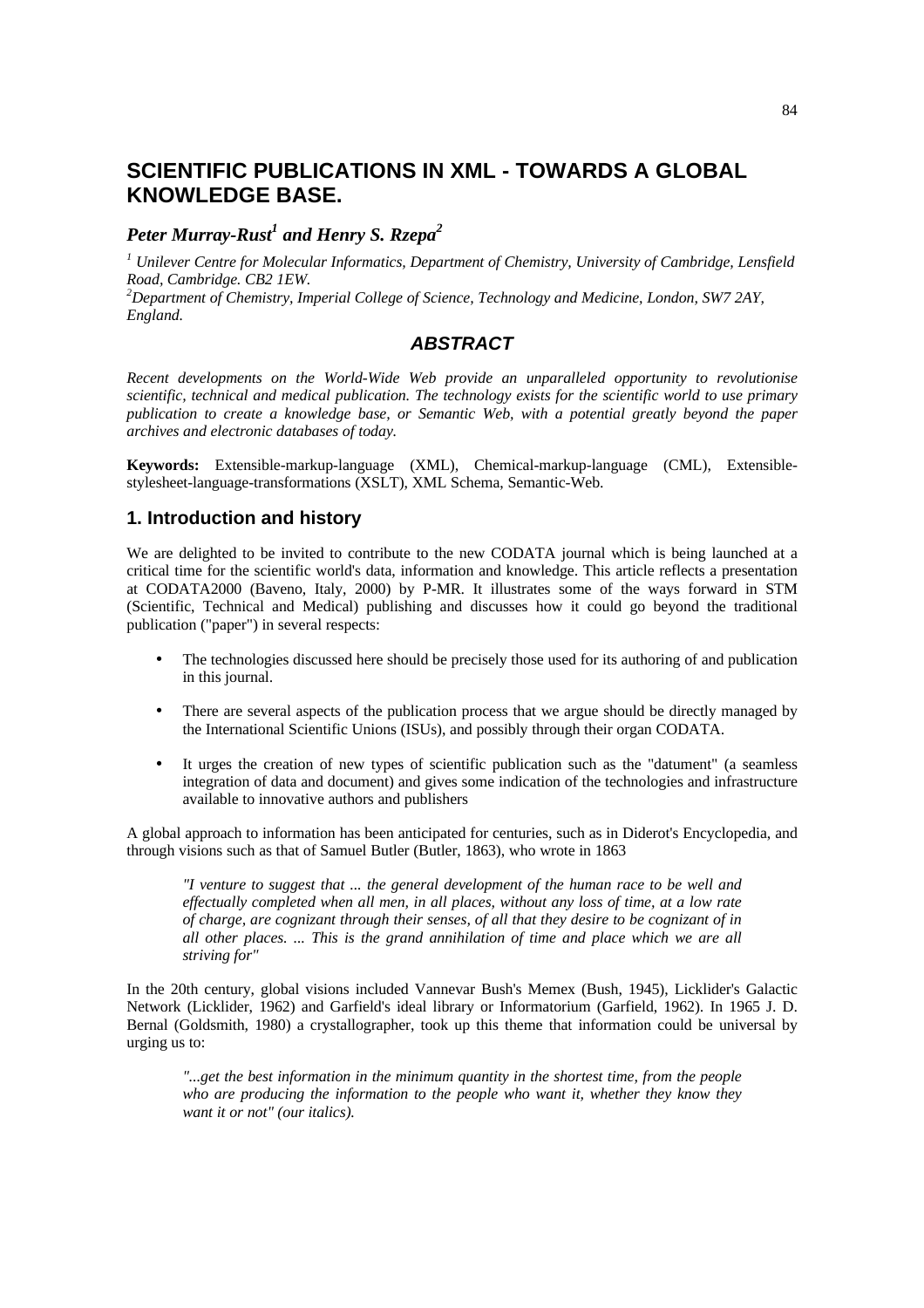Although the technology to bring these visions to pass did not yet exist, Bernal evangelised the creation of data depositories, which led in the 1970's to the convention that all crystallographic publications should be accompanied by "supplemental data". Journals accepted this practise and it has for some time usually been a precondition of publication. The practice and the technology has been strongly supported by the International Union of Crystallography (IUCr) which has also taken the lead in developing the protocols required. The primary mechanism has been the development of CIF - the Crystallographic Information File (Hall, Allen, Brown, 1991) - which is a self describing electronic format for crystallographic data.

CIF has been aimed at capturing the whole of the scientific experiment, which includes the raw data, the experimental details, the derived data (results), human-readable text, and the metadata associated with publication. Many crystallographic papers are published in the Union's journals, and Acta Crystallographica C accepts all papers (about 1-2 printed pages) directly in CIF format. The format is rich enough to allow for the following:

- Deposition of sufficient information to allow independent repetition of the experiment
- Automatic checking of internal inconsistencies in the data. It happens that crystallographic experiments are often overdetermined and so errors can often be detected in this way.
- Detection of "unusual" values. Misinterpretation of crystallographic data often leads to statistical outliers (e.g. unusual spacegroups, intramolecular geometry, etc.) Programs have been written to analyse CIFs and detect possible anomalies and the editors can bring these to the attention of authors.
- Direct typesetting of the "paper" from the electronic submission.
- Automatic deposition of the "data" in repositories such as the Cambridge Structural Database (Cambridge Crystallographic Database Centre, n.d.), and the Protein DataBank (Protein Data Bank, n.d.).

The IUCr system works very well and many thousands of papers have been printed and published in this way (International Union of Crystallography, n.d.). There is an overseeing committee, COMCIFS, which conducts much of its business electronically and one of us (P-MR) has been involved with this for many years. We have highlighted the role of IUCr/CIF because it has inspired some of the aspects of the present article.

In this article we argue that the STM (Scientific, Technical and Medical) community should adopt a publication process where conventional "documents" and "data" are seamlessly integrated into "datuments" (Rzepa, Murray-Rust, 2001a). This portmanteau neologism emphasises that the electronic object is a complete integration of conventional "human-readable" documents and machine-processable data. It must be emphasised that word-processor formats such as Word (or even TeX) and e-paper (such as PDF) create conventional documents that can normally only be usefully processed by humans. They do not produce datuments where machines can read and process the information in a semantically rich manner (we use "process" and avoid "understand" but this word may help to appreciate our emphasis). In passing we urge this journal to adopt and evangelise the publication of semantically-rich datuments!

## **2. The WWW and Markup Languages**

The World-Wide Web arose from the need for high-energy physicists at CERN to communicate within a large dispersed community. Berners-Lee (Berners-Lee & Fischetti, 1999) pioneered this through the development in 1980 of an electronic notebook he called "Enquire-Within-Upon-Everything" that allowed links to be made between arbitrary nodes, and in 1989 he created a markup language (HTML) which could, *inter alia*, express such links (more precisely called URIs). Markup languages arise from document technology and have been in use since around 1969, one of the first having been the development of Generalized Markup Language (GML) by Charles Goldfarb at IBM (Cover, n.d.). The initial role was to provide typesetters with instructions on how to set the text (italics, paragraphs, etc) and was implemented by additional markup characters embedded in the running text. These characters could be recognised by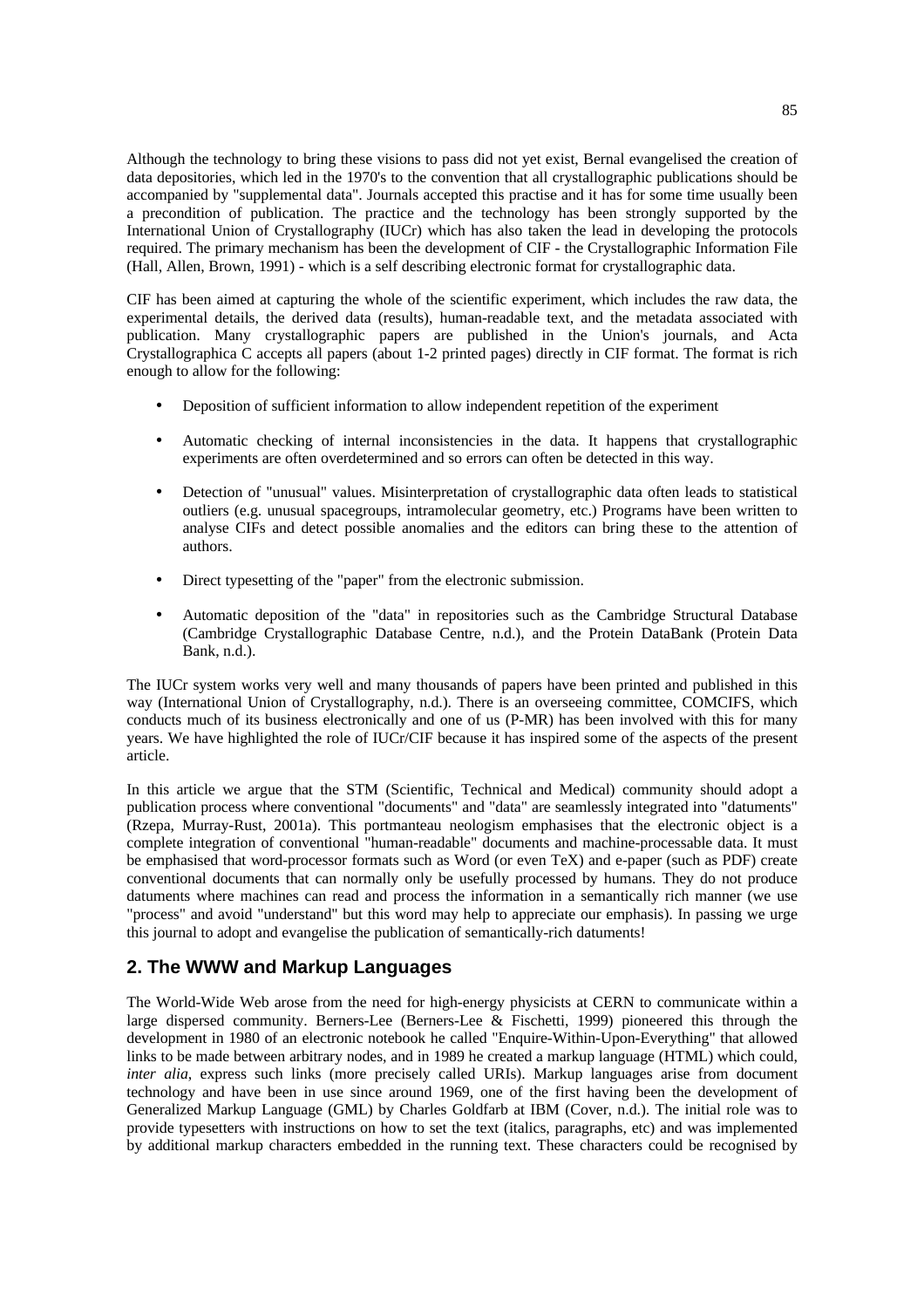machines and used as *formatting* or *styling* instructions rather than being part of the actual content. Using HTML as an example:

<p>This starts a paragraph with some <i>embedded italics</i>.</p>

The "tags" in angle brackets are recognised by the processor as markup and used as instructions rather than content to produce the rendered sentence:

This starts a paragraph with some *embedded italics*.

Although this example will be familiar to many readers it is important, since it illustrates the critical importance of separating content from style (or form). The p tags precisely define a paragraph, a unit for structuring the document. A machine could now easily count the paragraphs in a document and the number of characters (but not words!) in each. HTML is enormously successfully because it is simple to create and extraordinarily useful. It does the following:

- Provides a (rather flexible) document structure (paragraphs, headers, tables, lists)
- Supports embedded images (and other multimedia)
- Supports human interactivity (through FORMS)
- Manages (flexible, non-robust) hypertext
- Supports programs through applets and plugins
- Support for metadata (META tag)
- Manages text, including some degree of formatting, styling and screen layout.

This is a very substantial list and we see HTML as a key component of the datument. However its success has generated many problems which HTML in its original form cannot solve:

- It can only support a fixed tagset (about 100) and even this number is regarded as unmanageable (no software yet implements this full set accurately and completely). Any other tags which might be present  $(e, g. \leq m$ olecule $>$ ) are simply ignored. Specialised information in areas such as e.g. e-Commerce and STM cannot usually be encoded precisely or robustly.
- Much of the behaviour (semantics) is undefined. This has led to different manufacturers creating their proprietary methods of supporting functionality (*e.g.* through scripting languages or plugins).
- It is designed to be error-tolerant. Browsers may try to recover from non-conforming documents and may do so in different ways. Humans are good at recognising and often correcting errors in HTML (missing links, broken formatting, incomplete text). Machines cannot normally manage broken HTML and it can also be very difficult to interpret the proprietary dialects from some vendors
- Author provided metadata is often entirely absent. If present, it will likely adhere to a general form (schema) of limited utility in STM areas.
- The emphasis on style in many of the tags (fonts, colors, layout, etc.) has muddled the separation of content from style. The World-Wide Web Consortium (World Wide Web consortium, n.d.) has developed technologies (CSS or Cascading style sheets and XSL, or eXtensible stylesheet language) to overcome this, but as with HTML, CSS is incompletely implemented by most browser manufacturers at present. Moreover most commercial tools for authoring HTML emphasise presentation or interactivity (to capture the reader's attention) and produce HTML where the content is horribly subservient to the style (*i.e.* markup is often broken/badly formed).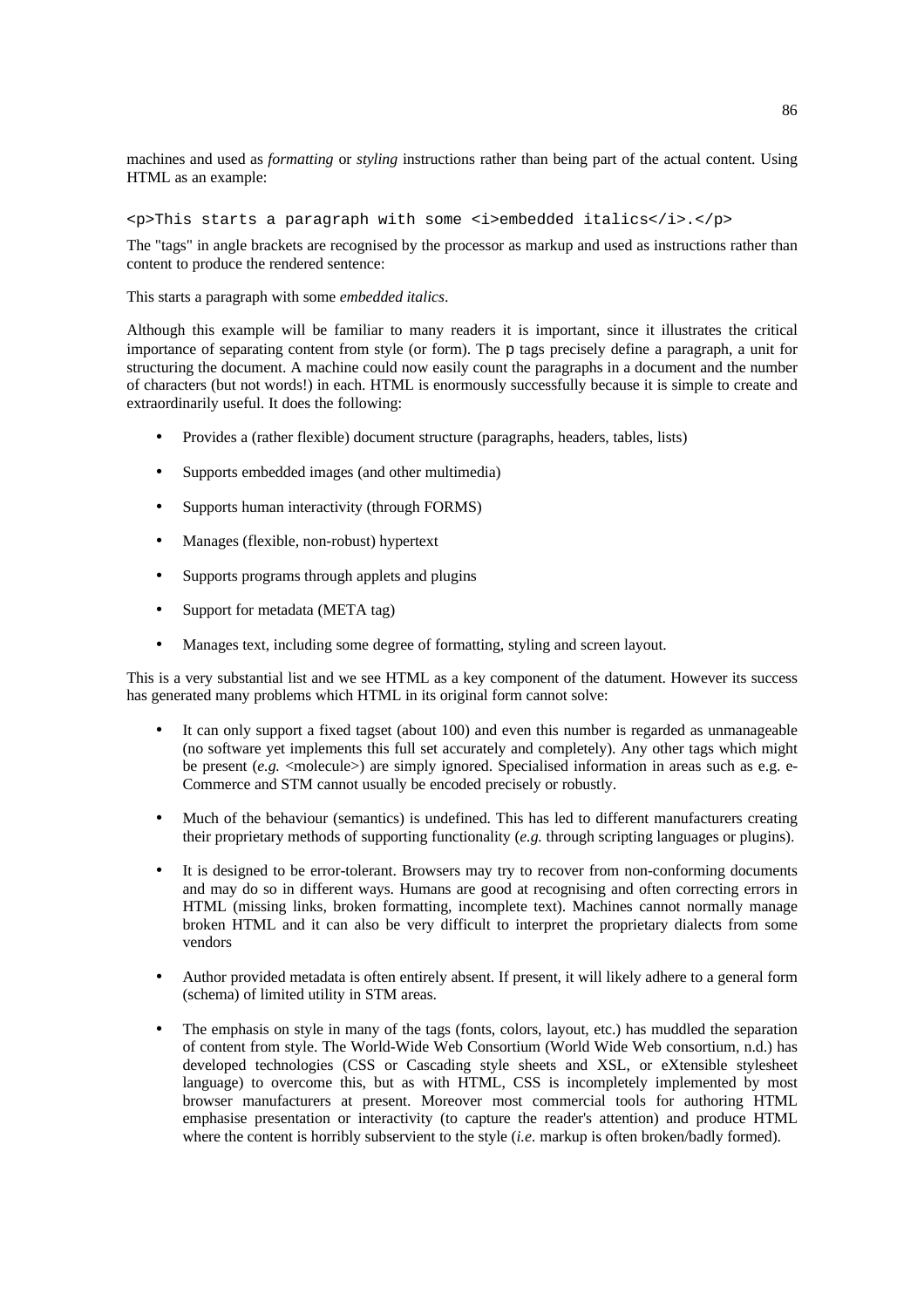HTML was constructed according to SGML rules (Standardised Generalised Markup Language, ISO-8879:1986). Confusingly named, SGML is not a markup language but a metalanguage for constructing markup languages. Such markup languages (MLs) are not new and SGML-derived MLs have been used in a number of vertical domains (especially publishing, aerospace, telecomms, petrochemical, and defence). Scientific publishing has developed MLs such as DOCBOOK (DocBook, n.d.) and ISO:12083 (Kennedy, 1999), designed to support scientific publications including abstracts, authorship, affiliations, textual content, images and citations. They are primarily used by technical editors who can manage the content at an appropriate level for in-house application. The information can be re-used; for example lists of authors and references can be compiled and used for checking or subsequent publications. The ML does not imply a particular style; thus references can be processed through stylesheets to provide the specific rendering for (say) volume number, author name, etc. If a different house style is required, a different stylesheet is used; the manuscript itself doesn't need altering. We have stressed this process, because it is usually opaque to most authors, who have to adopt a given style for a given journal. Indeed if they change the journal they publish in, it is usually their responsibility to change the style through the manuscripts. This is often resented and compliance can be poor!

These conventional markup approaches are inadequate for datuments as there is usually no domain-specific support. The W3C and Berners-Lee recognised the need for a next generation of markup to carry robust, precise technical data. One of their first efforts was MathML, a markup language for mathematics, since the alternative had been to generate non-scalable bitmapped images of mathematical symbols and equations, or to use fonts which not every reader had access to. We note in passing that the debate within the mathematical community as to whether MathML should primarily serve the needs of presentation or of content highlights the difficulty in achieving such separation. MathML was originally developed with SGML, but is now based on XML or eXtensible Markup Language (Murray-Rust & Rzepa, 1999; Murray-Rust & Rzepa, 2001a; Murray-Rust & Rzepa, 2001b) which we now describe.

SGML is very powerful but also highly complex; in fact most manufacturers could not implement all of it. XML has been designed to be simpler, easier to use, smaller and is a fully conforming subset of SGML (essentially "SGML-lite"). It allows new markup languages to be defined through Document Type Definitions (DTDs) or the more recent XML Schema formalism. A DTD specifies a set of rules (syntax, structure and vocabulary) to which a document *must* conform; those that do are said to be "valid". Schemas allow more precise constraints and allow the definition of data types (this is discussed in greater detail in a separate article on STMML, for which we provide a schema, Murray-Rust & Rzepa, 2002).

MathML nicely illustrates many of the points we need:

- Each domain of human information will require one or more markup languages; MathML fulfils most of the requirements for mathematics in STM.
- Many of these MLs will need specialist tools for authoring, processing and display. The W3C have incorporated MathML authoring and display into their Amaya browser/editor (Amaya supporting primarily the presentational rather than the content-based components).
- The resultant marked-up information will be machine-processable. Thus MathML can be fed to a symbolic algebra processor; it can be integrated, used to generate graphical display, etc.

The potential for machine-processing is enormous. We are therefore urging all domains to develop rich markup languages for primary publication of datuments. Because of the central importance of chemical and molecular information in STM and because we have already developed both the DTD and Schema approach, we shall use CML (Chemical Markup Langauge, Murray-Rust & Rzepa, 1999). in the examples. Syntactically, these examples could be replaced by any other modularized markup language (*e.g.* GML for geography, GAME for genomes, MAML for microarrays, HL7/XML for healthcare, CellML in biology, etc.)

For readers not familiar with XML syntax we illustrate its features with an example of chemistry in Chemical Markup Language (CML):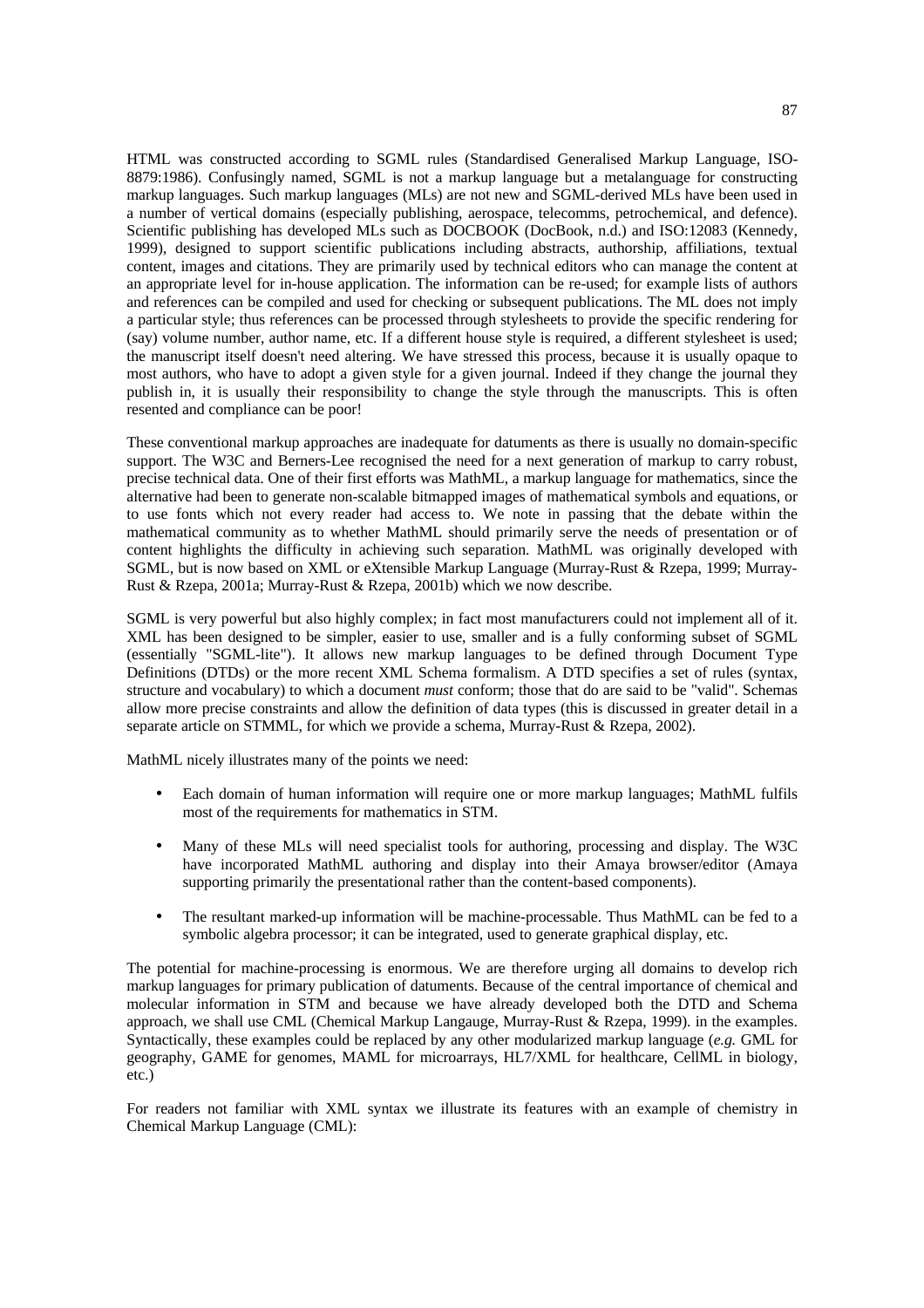```
<cml:molecule id="m01" title="methanol" xmlns:cml="http://www.xml-
cml.org/schema/CMLcore">
   <cml:atomArray>
     <cml:atom id="o1" elementType="O" hydrogenCount="1"/>
     <cml:atom id="c1" elementType="C" hydrogenCount="3"/>
   </cml:atomArray>
   <cml:bondArray>
     <cml:bond atomRefs2="o1 c1" order="S"/>
   </cml:atomArray>
</cml:molecule>
```
This consists of a single *element*, cml:molecule, which contains two *child elements* cml:atomArray and cml:bondArray. cml:atomArray has two cml:atom children, cml:bondArray has one cml:bond child. The cml:molecule has three *attributes*, id, title and the *namespace* attribute xmlns:cml. The namespace attribute has predefined semantics; it asserts that all elements prefixed by cml: belong to the namespace identified by the *namepsace-URI* http://www.xmlcml.org/schema/CML2/Core. This namespace is owned by the creators of CML, who can therefore ensure that there are no name collisions with any other namespace both within the document and between document collections. *No other elements or attributes have XML-defined semantics* - all semantics are imposed by CML. Thus the CML Schema defines an enumeration (list) of allowed elementTypes and defines their meaning and use.

*There is no default way of "displaying" or "browsing" CML.*. The information can be processed in many different ways. Among these could be:

- Calculation of 2- or 3-dimensional coordinates and interactive display on screen
- Calculation of molecular weight
- Calculation of molecular properties (*e.g.* through quantum mechanical methods)
- Use as a database query ("is  $CH_3$ -OH in this database?")

Note that the semantics cannot be deduced from inspecting examples. It must be formally defined (*e.g.* in an XML Schema or similar tool). Thus CML defines that the atomRefs2 attribute contains two references to *id* attributes on atom elements.

### **3. Validation**

Publishers provide human-readable "guidelines for authors" for document preparation, but non-compliance is common. There are usually no guidelines for data preparation! If an author deposits supplemental data, how does the publisher know it is "correct"? A key aspect of XML is that documents can be *validated* (Figure 1). For publishing purposes validation implies a contract between the author and the publisher, *which is machine-enforceable*. A Document Type Definition (DTD) or more recently a Schema (there are several approaches) formalises the syntax, vocabulary, document structure and (with Schemas) some of the semantics. The Schema is a set of machine-based rules to which a datument must conform. If it does not, it is the author's responsibility to edit it until it does. If it conforms, it is assumed that the author has complied with the publishers requirements.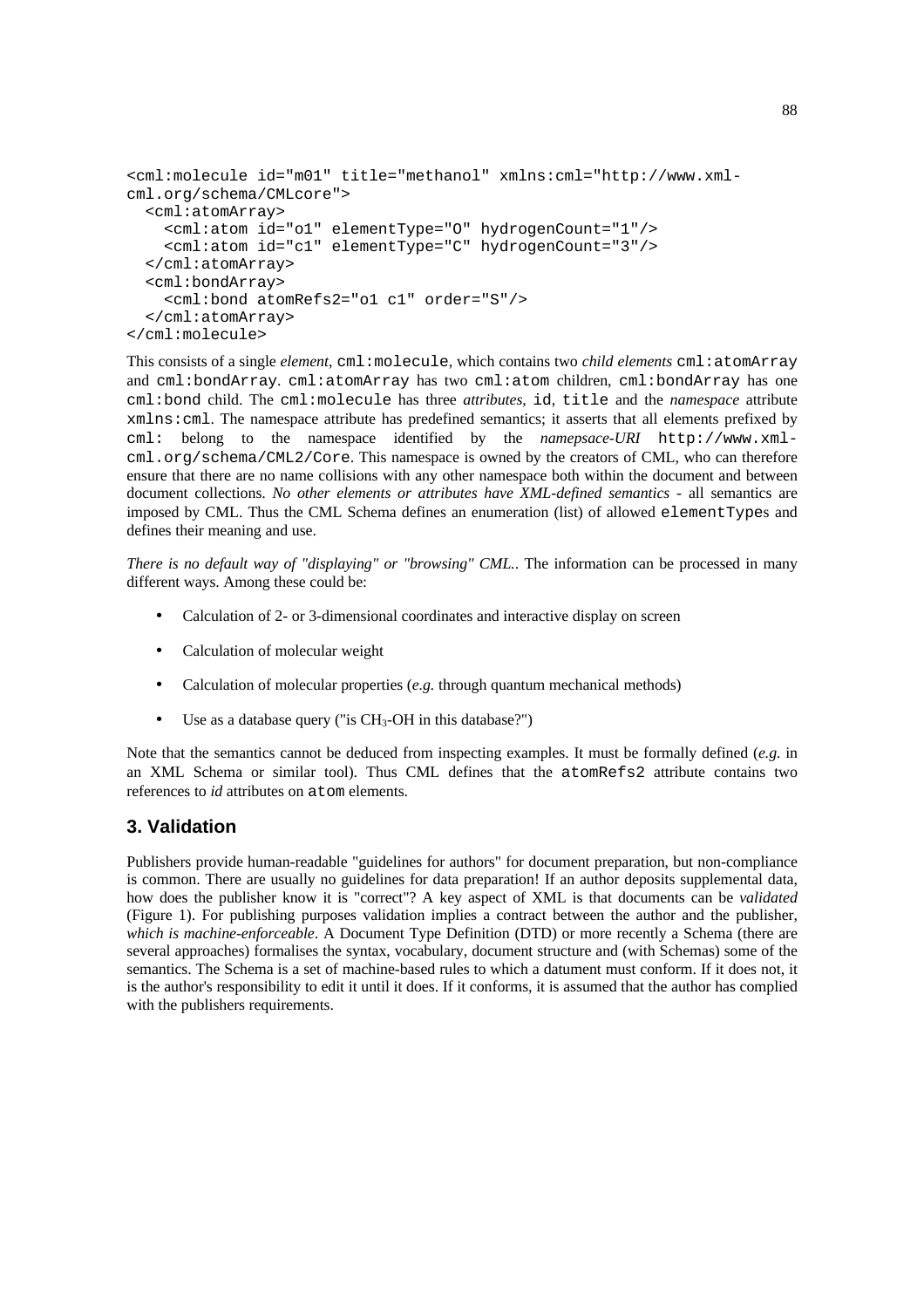

**Figure 1.** Document Validation.

Validation guarantees that the datument conforms to rules. The more powerful the rules, the more "invalid data" can be detected. Thus Schemas can allow the detection of *some* unallowed data, particularly with a controlled vocabulary. An atom in CML is not allowed an elementType of "CO" (presumably "Co"), or a hydrogenCount of -1. It is, however, allowed a formalCharge of "+20". This might be corrupted data, or a legitimate description of a highly ionized atom. Individual Schema-based rules (*e.g.* for different journals) could allow discrimination between these possibilities. We discuss Schemas in depth in a subsequent paper.

#### **4. Importance of domain vocabularies**

The construction of a DTD immediately emphasizes the need for a communal vocabulary. An element such as <molecule> or <organism; must be *processed* in exactly the same way regardless of the author, the reader or the processing software. We emphasize "processing"; the implementator must adhere to the same software specifications and the software must behave in a predictable manner. For many scientists this will require a change in their thinking, and we emphasize the consequences here:

In its strictest form this attitude is a *controlled vocabulary*. Only certain terms may be used and their meaning is specified by a trusted authority. An example is the use of "codes" developed by the World Health Organisation to describe morbidity and mortality via the International Classification of Disease or ICD-10 (World Health Organisation, 1992-1994). This dictionary, whose concept is over 100 years old, now lists about 10000 diseases and related concepts. Each is associated with a code (*e.g.* "cholera" in the 9th edition (World Health Organisation, 1978) has the unique code "001"; "Bitten or struck by crocodile or alligator, while in a sports or recreational area" maps to "W58.3" in the 10th edition).

Controlled vocabularies are widely used in certain areas of STM, especially where there is an emphasis on some or all of: safety, intellectual property including patents, regulatory processes, classification and indexing (*e.g.* in libraries), legal requirements including government, and commerce. They force the discipline to be mapped onto a generally agreed or mandated vocabulary, and often require substantial formal guidelines or training sessions to ensure consistency of interpretation. Thus many clinical trials use ICD codes as their basis for identifying indications or adverse drug events (safety).

Controlled vocabularies often create tensions in STM disciplines. Major reasons are: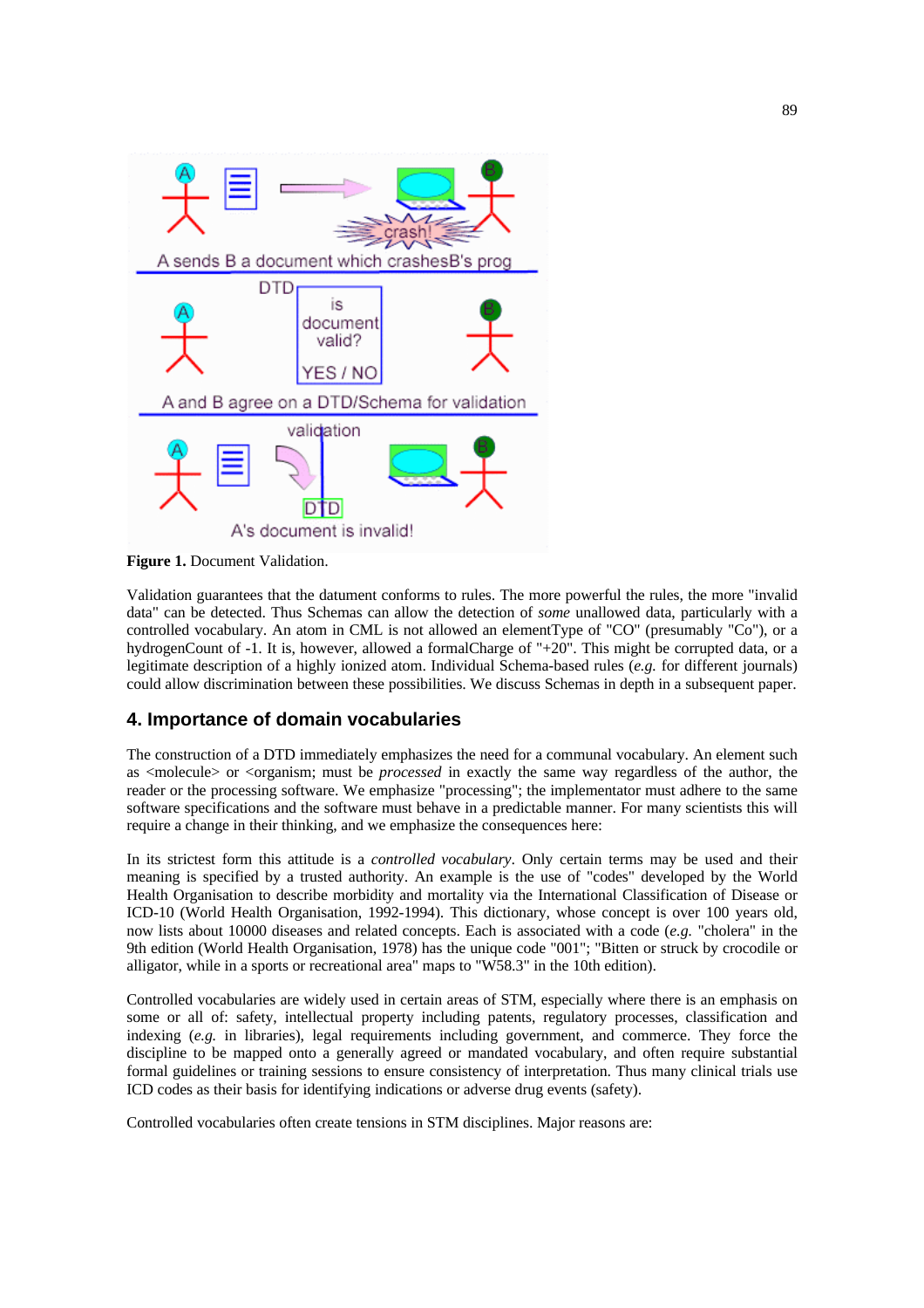- The vocabularies take time to develop and are often out-of-date (at least in parts) by time of publication.
- Many disciplines have a fluid use of terms and synonymity is a major problem. This often reflects different educational systems, and professional practice.
- A vocabulary is usually developed for a particular process. Thus the WHO codes were designed as statistical tools to collect disease data at a national level. The ninth edition (ICD-9) was independent modified to create ICD-9CM or "Clinical Modifications (National Center for Health Statistics, n/d) and is used for insurance coding in some countries.
- The science and technology moves faster than the vocabulary can support. Moreover differences of opinions in the content of the vocabulary, its structure, and its use occur. Thus the International Pharmaceutical Manufacturers Association has developed a vocabulary (MedDRA) for reporting disease codes in clinical trials and drug safety documents. Authors, publishers and readers are often confronted with a variety of controlled vocabularies, and find that all of them have drawbacks.

There are many vocabularies which are much less controlled, and which have a more fluid nature. Until recently most of these were periodically issued in printed book form by authorities such as the ISUs (*e.g.* IUPAC has nomenclature commissions which regularly produce the definitive names for molecules). Publishing houses produce dictionaries of science and technology, often in specific domains. Authors and publishers are often free to choose whichever vocabulary fits their concepts. Some dictionaries will discuss synonymity and provide for differences in interpretation but in general the vocabulary support is fluid and poorly defined.

Markup languages require us to have absolute precision in syntax, and structure. It is highly desirable to have additional precision in semantics (the meaning and behaviour of documents). The attachment of semantics to documents is not generally appreciated but is a critical process. Without semantics we have Humpty-Dumpty: <glory/> means 'a nice knock-down argument' (Carroll, 1872). Therefore we must have a formal means of attaching semantics to every XML element and attribute and their content. At present these are:

• **A human-readable prose description**. This can be as simple as a definition in a dictionary, which may or may not give an indication as to how it might be used. An example from CIF: *\_chemical\_compound\_source* is defined as:

> *'Description of the source of the compound under study, or of the parent molecule if a simple derivative is studied. This includes the place of discovery for minerals or the actual source of a natural product.'*

This formalizes the concept, but (deliberately) gives wide latititude in its implementation and content.

• **A human-readable set of instructions for machine implementation**. Another CIF entry (abbreviated), for *\_atom\_site\_U\_iso\_or\_equiv*

```
Data type: numb (with optional s.u. in parentheses)
Enumeration range: 0.0 -> infinity
Units: A^2^ ( angstroms squared)
Definition
    Isotropic atomic displacement parameter, or equivalent isotropic
    atomic displacement parameter, U(equiv), in angstroms squared,
    calculated from anisotropic atomic displacement parameters.
   U(\text{equiv } v) = (1/3) \text{ sum} - i - [\text{sum} - j - (U^{\wedge} i j^{\wedge} a^{\star} - i - a^{\star} - j - a^{\wedge} i - a^{\wedge} j - j] a = the real-space cell lengths
    a* = the reciprocal-space cell lengths
    Ref: Fischer, R. X. & Tillmanns, E. (1988). Acta Cryst. C44, 775-776.
```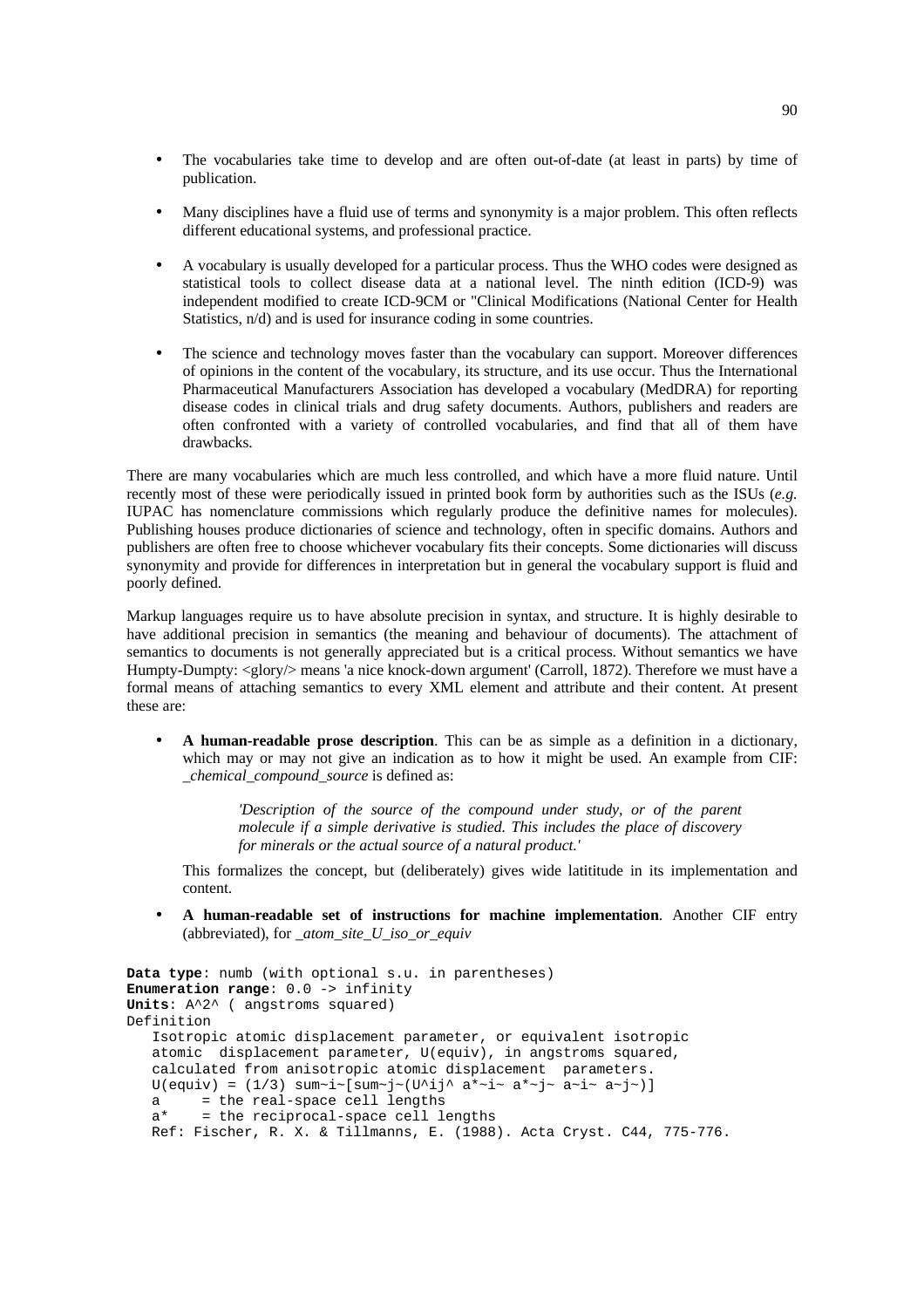- This specifies carefully how the concept must be implemented. The constraints **data type**, **Enumeration range** and **Units** are all machine-processable. The definition includes an implementable algorithmic constraint. Since CIF predates XML this is only able and not machineprocessable (*i.e.* it acts as a specification for a human programmer but it cannot be used to generate software automatically). XML Schemas provide mechanisms to overcome this.
- **defined by software**. Many elements of a controlled vocabulary are effectively defined by a software implementation. Thus the description of the HTML language requires certain elements to have specified behaviour. <img> supports the display of raster images but the precise look-andfeel may vary between implementations and file types. Implementation through software is useful and powerful where authors, publishers and readers/processors all use the same system. Because STM is increasingly multidisciplinary, this becomes problematic. Often a reader may have to download specialist software which is idiosyncratic and which may not have enough functionality, especially the export of semantically rich data. Moreover the semantic rules are often buried deep in the software and difficult to understand precisely - with binary executables this is usually impossible.
- **Formal semantics**. We believe that the STM community should move towards the adoption of formal rules for expressing semantics and ontology (semantics is the branch of semiotics, the philosophy or study of signs, that deals with meaning. Ontology is defined as a description, such as a formal specification of a program, of the concepts and relationships that can exist for an agent or a community of agents). The preferred W3C approach is the use of RDF syntax (World Wide Web Consortium, 1999), coupled with DAML+OIL for the ontology and inference layers (DARPA Agent Markup Language, n.d.). This is at an early stage and will probably take a few years to develop to a stage where it is largely accepted in the STM community. For example, it has taken about 5 years for XML to become recognised as the universal syntax for information. Ontologies are a more challenging concept. As an interim stage, therefore, we shall use XML Schema and XSLT (World Wide Web Consortium, n.d.) for implementing machine-processable vocabularies as far as possible. This will define the validation process, and also support transformations. In a following article we show this concept applied to general STM information. Behaviour will still need bespoke tools and we expect that maps, molecules and maths will all need purpose-built tools to create and display them.

Our central message is that we need carefully constructed and curated machine-processable ontologies. We believe that Scientific Unions and Learned Societies have a major role to play, and that openness and free access to ontologies is critical.

#### **5. Dictionaries and Ontologies**

Except for rigidly controlled vocabularies we believe it is best to use an abstract specification for the markup itself, and to add domain ontologies through separate (XML-based) dictionaries. Thus we would avoid:

<p>The compound had a <meltingPoint>23</meltingPoint></p> and prefer something like:

<p>The compound had a <item dataType="float" title="melting point" dictRef="chem:mpt" units="units:c">23</item></p>

We use the abstract concept "item" to allow any data item to be marked up, and links to a specified dictionary to add the human-readable and machine-processable semantics. Indeed it is possible (and often desirable) to let the dictionary carry the dataType and units information.

This design is shown schematically in Figure 2;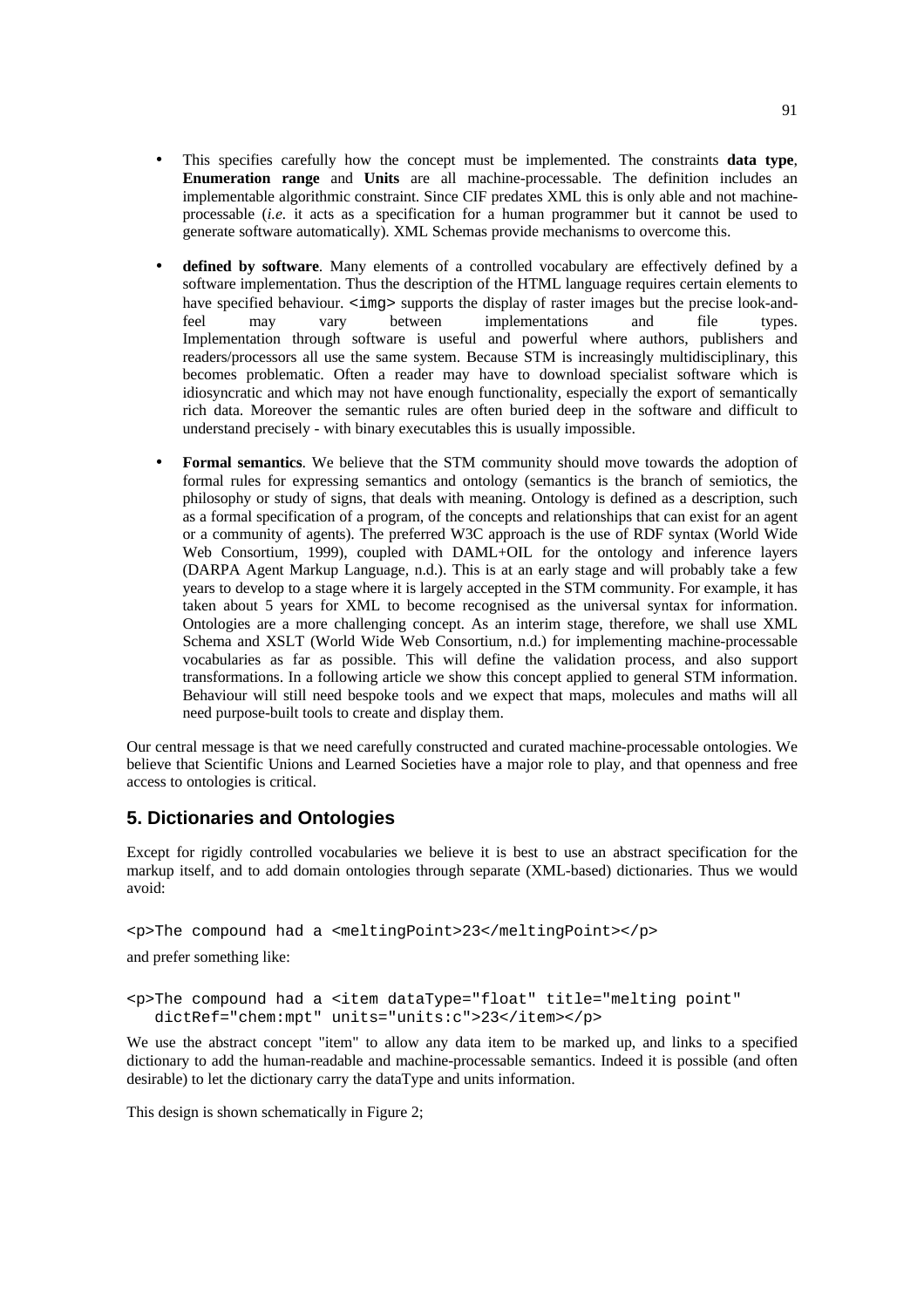

**Figure 2.** The use of controlled dictionaries in Schema-based validation.

The data are marked up using a simple generic ML described in a separate article on STMML (Murray-Rust & Rzepa, 2002). The ontology is provided as a set of dictionaries, in this case for the concepts themselves and the scientific units. There is no technical limit to the number of dictionaries or their content.

We have earlier published this multi-dictionary concept as a "hyperGlossary" (Murray-Rust, Leach & Rzepa, 1995; Murray-Rust & West, 1995). We collaborated with the W3C to develop an infrastructure in the W3C-LA program (W3C-LA program, n.d.). The technology has now advanced to a stage where such a concept can be easily implemented and, probably most importantly, where is value is recognised. The primary concepts are:

- **Each dictionary can be developed in a modular fashion**. The only common requirement is that the dictionaries should use the same markup elements.
- **Each dictionary should be uniquely identifiable**. Until recently this could require central curation but the acceptance of the namespace concept means that every organisation can maintain dictionaries without namespace collisions with other providers. They must, of course, make sure that their own dictionaries are individually distinct.
- **Every dictionary must have metadata**. This metadata should be for (a) discovery and (b) description of the contents and the means to assure trust. If dictionaries are modified, version numbers must be carefully described and curated. Past versions of dictionaries must be preserved so that the context of historical documents can be precisely conserved.

The STMML language has been developed to act as an infrastructure for a dictionary-based system. We believe that for a very large section of STM data (*i.e.* that does not require bespoke software) a dictionarybased approach can provide complete markup.

### **6. Authoring and authoring tools**

At present most STM publications are created by authors in a publisher-specific manner (Figure 3);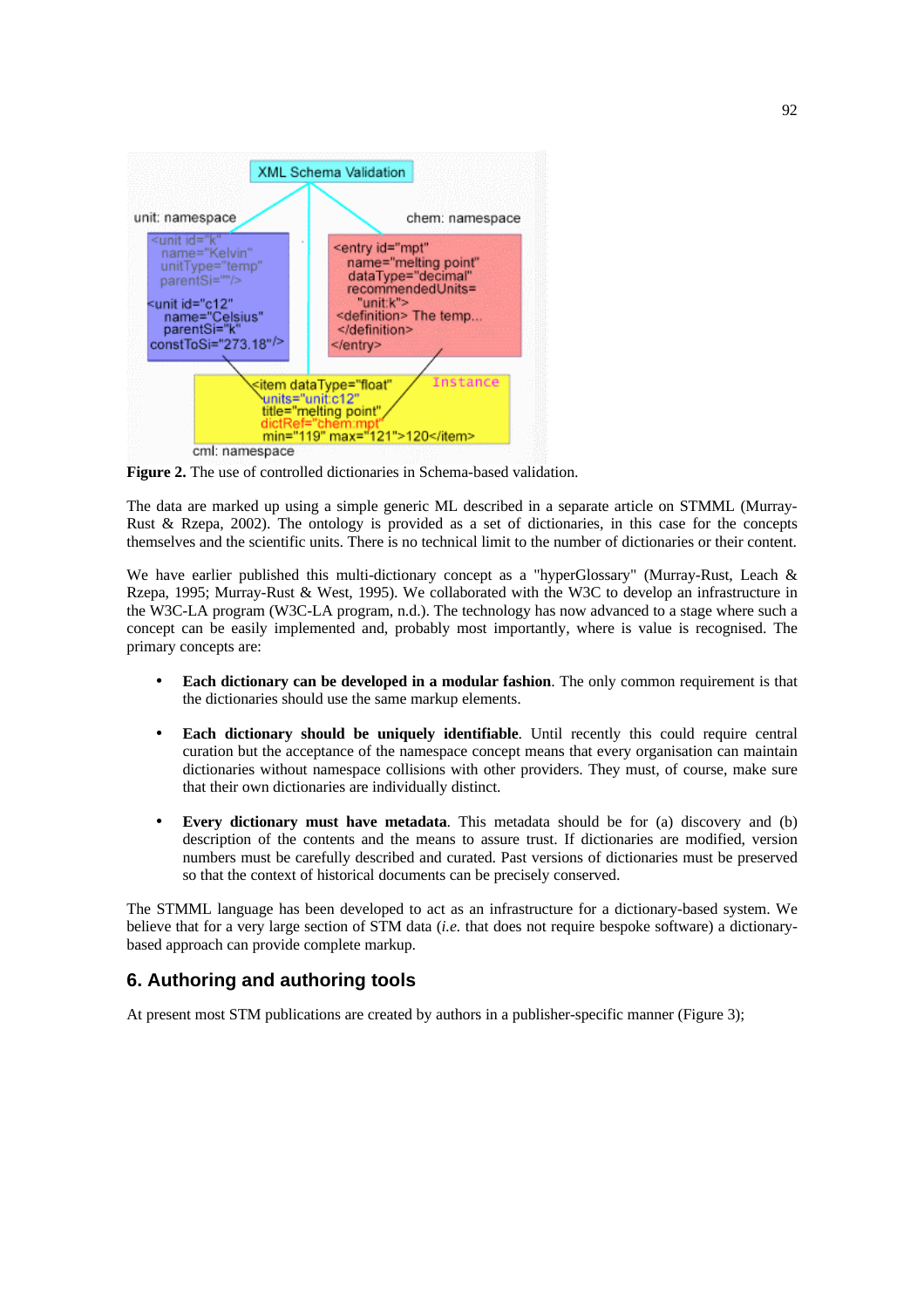

**Figure 3.** The traditional publishing process.

Each publisher requires:

- a particular document structure
- a particular technology (*e.g.* formats of text, images, references, and domain-specific data)
- a particular ontology (usually implicit)

The author has to change each of these according to the publisher's requirements, and independently of the content. The publisher (or author) then has to make significant technical edits, often as a result of author non-compliance. Author's data are transformed into text-oriented formatting languages for rendering to human-readable output, either paper or e-paper, and during this process the machine-processability is lost. Supplemental data is transmitted in a large variety of formats, often proprietary and binary. The archival value of these is very limited.

XML has the potential to revolutionize this if publishers and authors cooperate. With agreed XML-based markup languages authors can have a single environment independent of the publishers's requirements. Publishers can transform the XML into their in-house system. The original datument, *which contains all the "supplemental data"* can be archived *in toto* along with the semantics and ontology (all in XML). This is shown in Figure 4;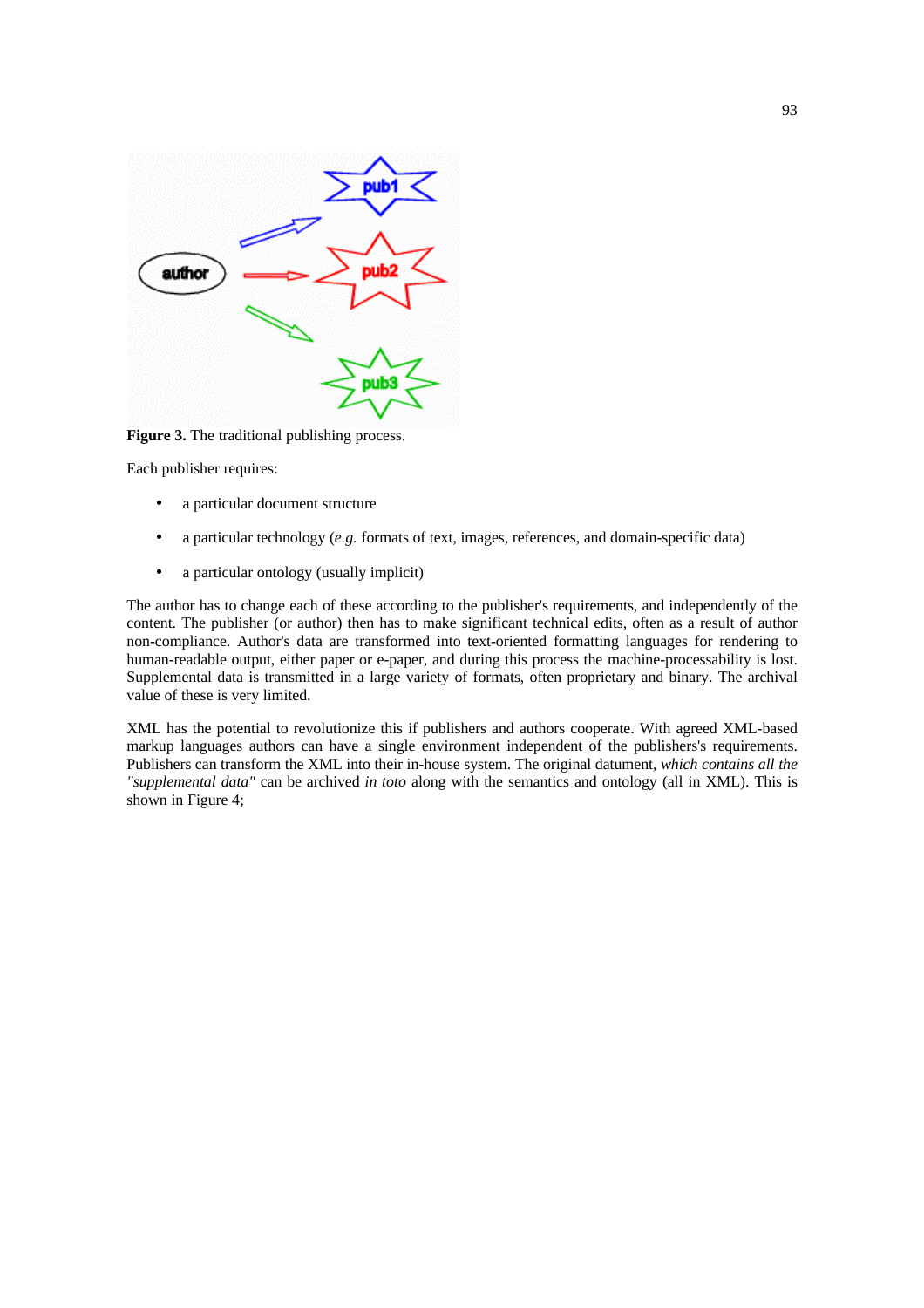

**Figure 4.** The publishing process based on XML "datument" processing.

This requires commitment from and cooperation in the community. There must be investment in a common toolkit and agreement on open ontologies. The publishing community has already invested in SGML and discovered its value, so the transition to XML should be relatively straightforward to implement. However a major change is required in authoring tools. Instead of proprietary text-based tools, with little useful support for semantics of either text of data, we require XML-based tools with domain-specific XML components. We have shown that this is technically possible; we discuss below the social factors required to make it happen.

A more detailed view of a potential architecture is shown in Figure 5;



**Figure 5.** Schema-driven XML editing and display

This shows a generic XML-editor/display tool. It contains *generic* mechanisms to manage any domainspecific schema and therefore ensures that a resulting datument is valid. It will also contain generic mechanisms for supporting domain-specific software such as editors and browsers (*e.g.* for molecules,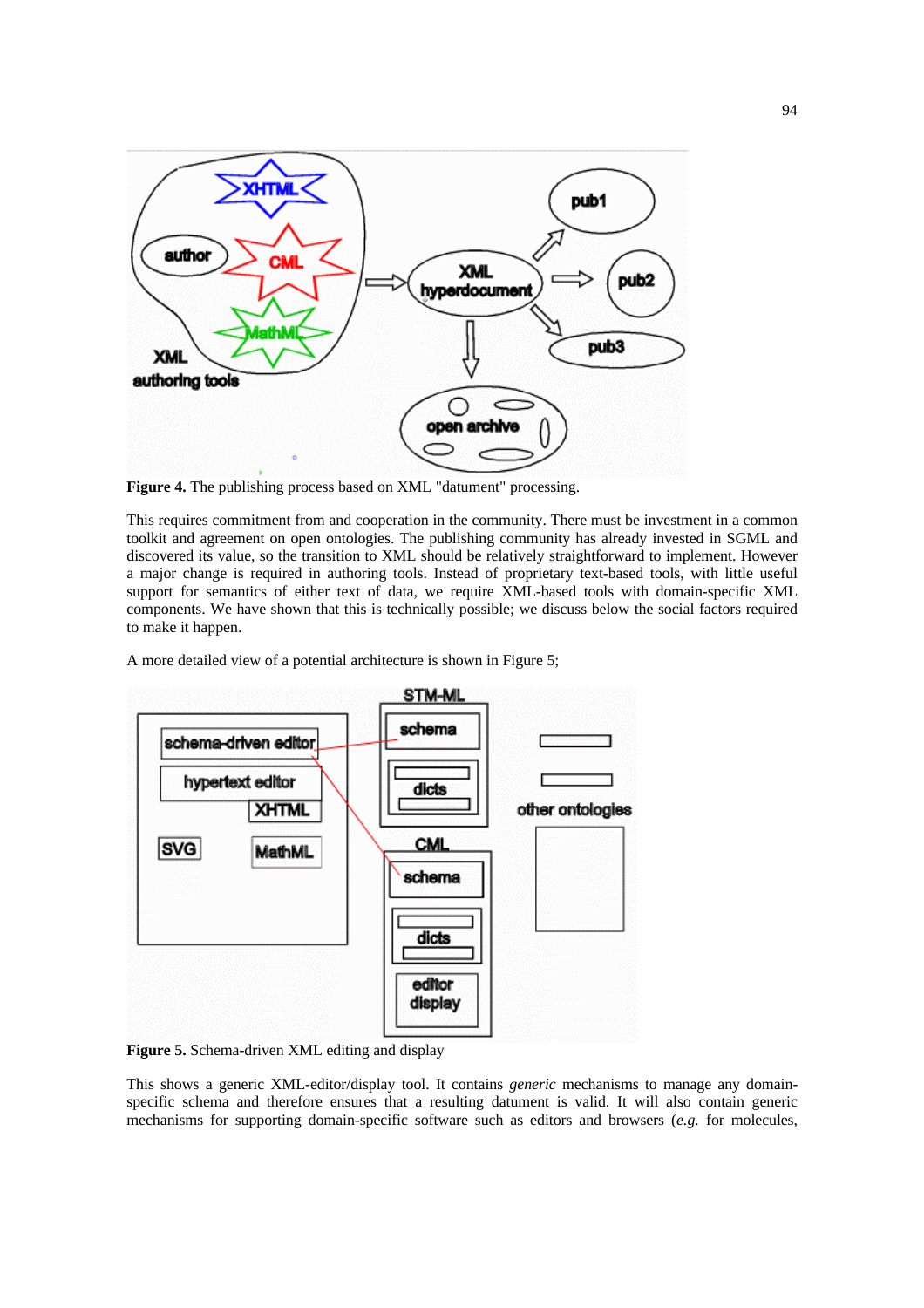maps, etc.). Hopefully it will also contain inbuilt support for W3C tools (World Wide Web Consortium, n.d.) such as MathML and SVG - the Amaya browser is a proof-of-concept implementation of such a tool.

#### **7. The publication as a component of a database**

Although the common use of XML will create significant savings (time for authors, staff costs for technical editors) this is not the major benefit. The new set of benefits are exactly those that Bernal foresaw, but which have waited until now for the technology to develop. The collected XML hyperpublications together with the ontologies effectively create a *machine-processable knowledge base for e.g. the STM domain*.

At present primary publications do not create knowledge without a lot of expensive additional human action, such as secondary publishing - abstracting, collating, validating, etc. While much knowledge will always have to be created by humans, XML publishing allows a significant proportion to be created by machine. If the metadata, structure, datatypes, ontology, semantics and processing behaviour of a piece of information are determined, it essentially becomes a self-describing *information component*. These information components - which might be implemented by a mixture of XML protocols and Object-Oriented code - can be regarded as standalone, self-describing, parts of a knowledge base. Protocols such as XML Query are able to search a heterogeneous aggregate of such components, and RDF will be able to make deductions from their metadata.

There are qualitative differences from the existing approaches such as relational databases (RDBs). It is extremely difficult to represent all the information within a publication as fine-grained components. Usually, therefore, publications are held as BLOBs (binary large objects), often in proprietary format and a subset of the information (*e.g.* authorship, citations, etc.) is extracted to serve as metadata. Moreover RDBs are expensive to install and maintain so that they are conceptually centralised, with a priesthood of designers and data managers. The author and the user have to work within a rigidly designed structure which is usually supported by bespoke tools and technology. It is not surprising that primary publications are not normally authored to an RDB schema!

XML, however, springs from a document-centric technology which allows considerable flexibility; SGML, and now XML, are the technologies of choice for publishers. We contend that most STM publication is now technically supportable by XML, and that by combination of different markup languages all information, even at a fine grained level, can be captured *without loss*. Any part of it can be retrieved, and hence a *collection of marked up XML publications constitutes a knowledge base*

If each datument has sufficient high-quality metadata there is no essential need for a knowledge base to be centralised. By collecting those publications of interest, any reader can create their own personal base, in effect what has become known as a peer-to-peer model. XML query and RDF, together with the markuprelated software and ontologies allow querying of this collection. At present, of course, a brute-force query may be excessively expensive, but we can expect developments in intelligent indexing and query caching. In the near future we shall probably see RDBs used in conjunction with XML, perhaps to optimise the initial query and retrieve only those datuments worth searching by XML technologies. Since, however, these are general requirements from all domains we can expect rapid progress.

#### **8. Shifts in publishing paradigms**

The arrival XML technology coincides with changes in the purpose and means of STM publishing. Among the reasons for publication are:

- Communicating ideas to other scientists
- Formally recording and authenticating a scientific piece of work, including priority and Intellectual property rights/legal requirements
- Inviting peer-review and other comment
- Creating a "publication" for the author's career and justifying past/future funding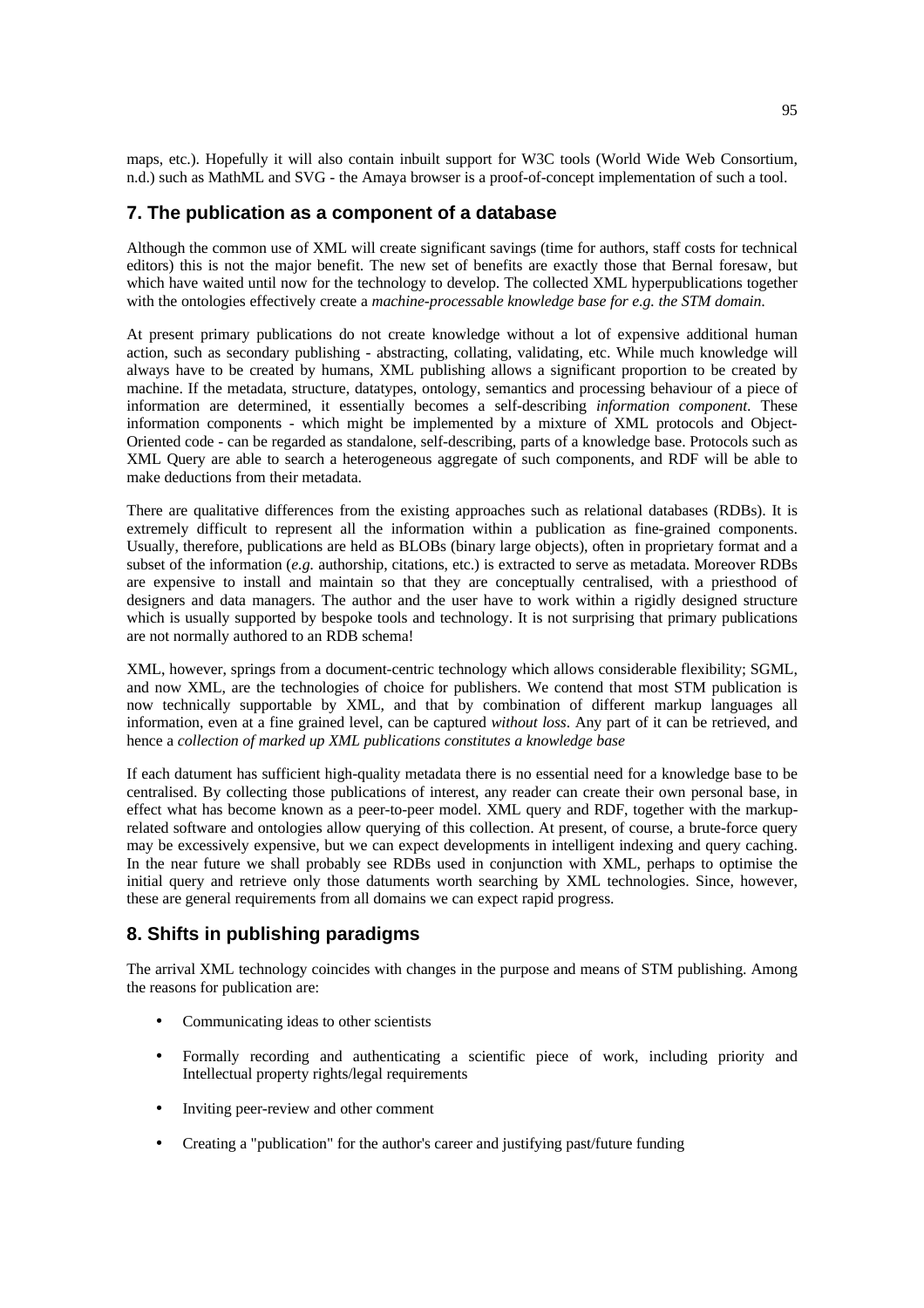- Making data and procedures (recipes, software, etc.) publicly available for re-use and archival
- Developing a community of common interest
- Generating direct income

The major approach is still the "peer-reviewed paper" created through the offices of a scientific union, learned society or commercial publisher. Historically this arose because of the need to create and distribute printed pages. The publisher has gradually acquired other roles such as ownership of the intellectual property and management of this market. While much of this is beneficial the scientific community is showing increasing dissatisfaction with this model. A number of new initiatives have emerged which challenge the private ownership of datuments (Pubmedcentral, n.d., SPARC, n.d., ePrints Initiative, n.d., Open Archives Initiative, n.d., Public Library of Science, n.d.).

We argue that *technology is no longer the limiting factor which centralises the role of the publisher*. Given appropriate tools, an individual STM author can create a finished datument, requiring little or no technical editing. The same datument would be created whether it was destined for peer-review or for personal publication. XML stylesheets could allow different processing of this datument by different types of reader/user. This will allow the community to explore the social aspects of publishing without being constrained by technology.

How is this likely to come about? It will require targeted investment and the community has to recognise its value. In many disciplines (crystallography, genomes, synthetic chemistry, etc.) the data are seen of great *communal* value; i.e. the author wishes them to be re-used. However data are expensive to collect and (even with XML) expensive to maintain. Genomic data are (mostly) Open and freely available; crystallographic data are partly open and partly on a pay-per-use basis. Synthetic recipes in e-form are all on a subscription basis. The same variation will be found throughout the STM world. The more open the data, the more widely they are re-used and the greater involvement of the community in developing methods for creating tools.

Fortunately the design and implementation costs of tools are greatly reduced by XML. Since the infrastructure is commerce-driven, tools are generic, high-quality and low-cost. Domains therefore only have to implement a subset of the functionality. This is still a major commitment, but it is manageable.

CODATA, ISUs and learned societies have an opportunity and a responsibility in this field. They already possess much of the metadata and ontologies, but not in e-form. *The conversion of ontologies to e-form must be a critical activity*. They also have the role of coordinating infrastructure and ontologies within their domains, which does not apply *de facto* to commercial publishers. Indeed, if publishers within a domain indulge in *ontological competition*, the information infrastructure of the domain could be seriously undermined. If however collaboration, exemplified by the pioneering examples in *e.g.* crystallography, can be achieved, the future is bright indeed.

#### **9. References**

*arXiv.org e-Print archive* (n.d.) Homepage of the arXiv.org e-Prints. Available from: http://arXiv.org/

Berners-Lee, T. & Fischetti, M., (1999) *Weaving the Web: The Original Design and the Ultimate Destiny of the World-Wide Web*, London: Orion Business Books.

Butler, S., (1863). Quoted in Dyson, G., (1999) *Darwin Among the Machines*, London: Penguin Books.

Bush, V., (1945) As we may think, *Atlantic Monthly*, July. Retrieved April 22, 2002 from the World Wide Web: http://www.stanford.edu/class/history34q/readings/Bush/Bush\_AsWeMayThink.html

*Cambridge Crystallographic Database Centre* (n.d.) Homepage of the CCDC. Available from: http://www.ccdc.cam.ac.uk/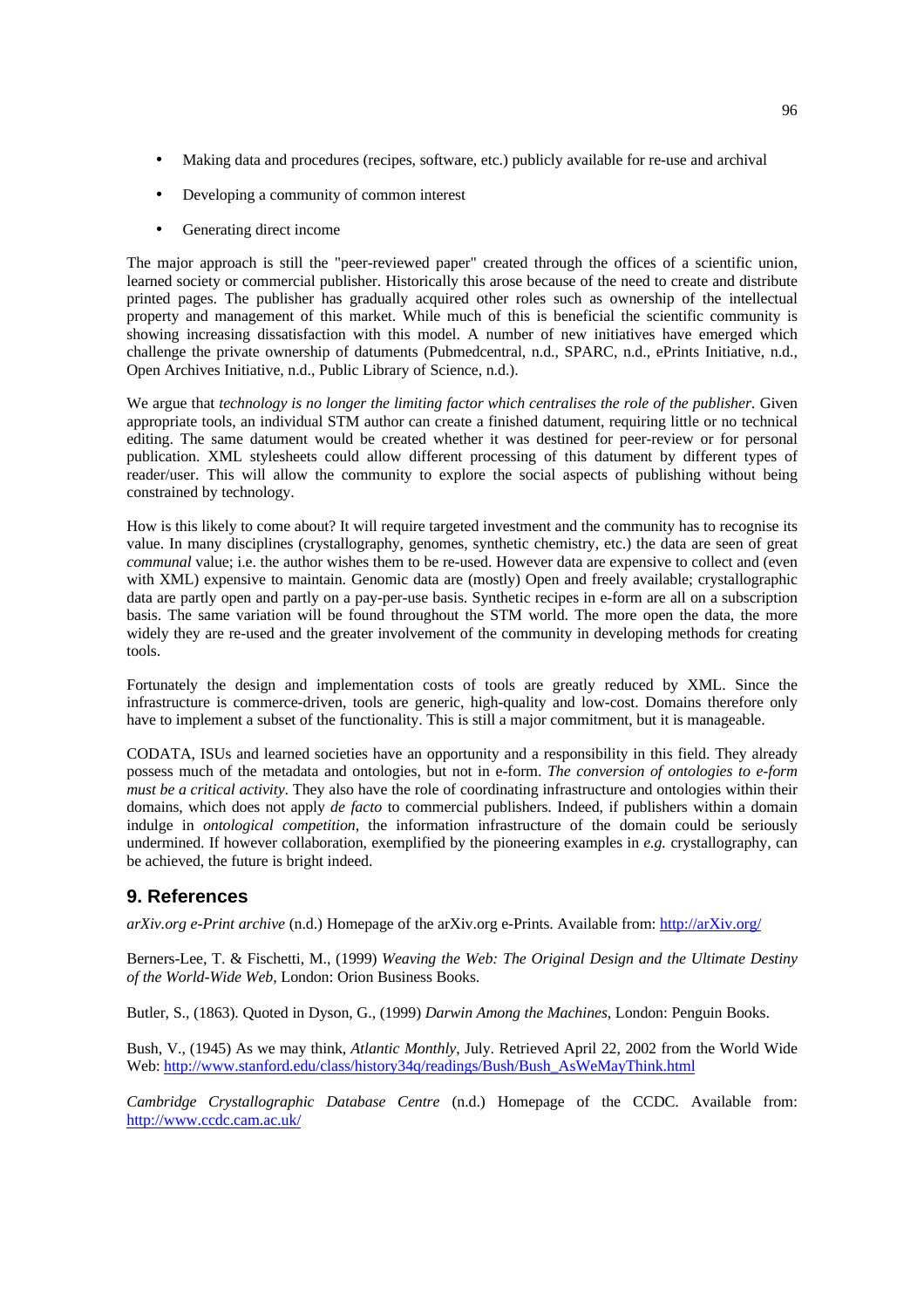Carroll, L., (1872) Chapter 6, *Through the Looking-Glass, and what Alice found there*, London: Macmillan & Co.

International SGML Users' Group (n.d) SGML Users' Group History. Retrieved April 28, 2000 from the *The XML Cover Page* http://www.oasis-open.org/cover/sgmlhist0.html

DARPA Agent Markup Language (n.d.) Homepage of DARPA Agent Markup Language. Available from: http://www.daml.org/

*DocBook* (n.d.) Home page for DocBook: The Definitive Guide. Retrieved April 15, 2002 from the World Wide Web: http://www.docbook.org/

*ePrints Initiative* (n.d.). Homepage of the eprints initiative. Available from: http://www.eprints.org/

Garfield, E. (1962) The Ideal Library - The Informatorium, *Current Contents*, June, 1. Retrieved April 15, 2002 from the World Wide Web: http://www.garfield.library.upenn.edu/essays/V1p001y1962-73.pdf

Gkoutos, G., Murray-Rust, P., Rzepa, H. S. & Wright, M., (2001) *J. Chem. Inf. Comp. Sci., 41*, 1124.

Goldsmith, M., (1980) *Sage, A Life of J. D. Bernal*, pp 219, London: Hutchinson.

Hall, S. R., Allen, F. H. & Brown, I. D., (1991) *Acta Cryst.*, *A47*, 655-685.

*International Union of Crystallography* (n.d.) Homepage of the IUCR. Available from: http://www.iucr.org/

Kennedy, D., (1999) ISO-12083. Retrieved April 15, 2002 from *XMLXperts* Web site: http://www.xmlxperts.com/12083.htm

Licklider, J. C. R. & Clark, W., (1962) as quoted by Leiner, B. M., Cerf, V. G., Clark, D. D., Kahn, R. E., Kleinrock, L., Lynch, D. C., Postel, J., Roberts, L. G. & Wolff, S. (2000), A Brief History of the Internet, Retrieved April 15, 2002 from the *Internet Society*: http://www.isoc.org/internethistory/brief.html#JCRL62

Murray-Rust, P., Leach, C. & Rzepa, H. S., (1995) Chemical Markup Language, *Abstr. Pap. Am. Chem. S.*, *210*, 40-COMP Part 1.

Murray-Rust, P. & Rzepa, H. S., (1999) Chemical markup Language and XML Part I. Basic principles. *J. Chem. Inf. Comp. Sci.*, *39*, 928.

Murray-Rust, P. & Rzepa, H. S., (2001a) Chemical Markup, XML and the World-Wide Web. Part II: Information Objects and the CMLDOM. *J. Chem. Inf. Comp. Sci.*, *41*, 1113.

Murray-Rust, P. & Rzepa, H. S., (2001b) Chemical Markup, XML and the World-Wide Web. Part III: Towards a signed semantic Chemical Web of Trust, *J. Chem. Inf. Comp. Sci.*, *41*, 1124.

Murray-Rust, P. & Rzepa, H. S. (2002) STMML. A Markup Language for Scientific, Technical and Medical Publishing, *Data Science*, submitted for publication.

Murray-Rust, P. & West, L. (1995), Terminology in a Global Context - The Virtual Hyperglossary, *J.International Cooperation in Terminology*, *2*, 34-38.

*National Center for Health Statistics* (n.d.) Homepage of the National Center for Health Statistics. Available from: http://www.cdc.gov/nchs/icd9.htm.

*Open Archives Initiative* (n.d.) Open Archives Initiative. Available from: http://www.openarchives.org/